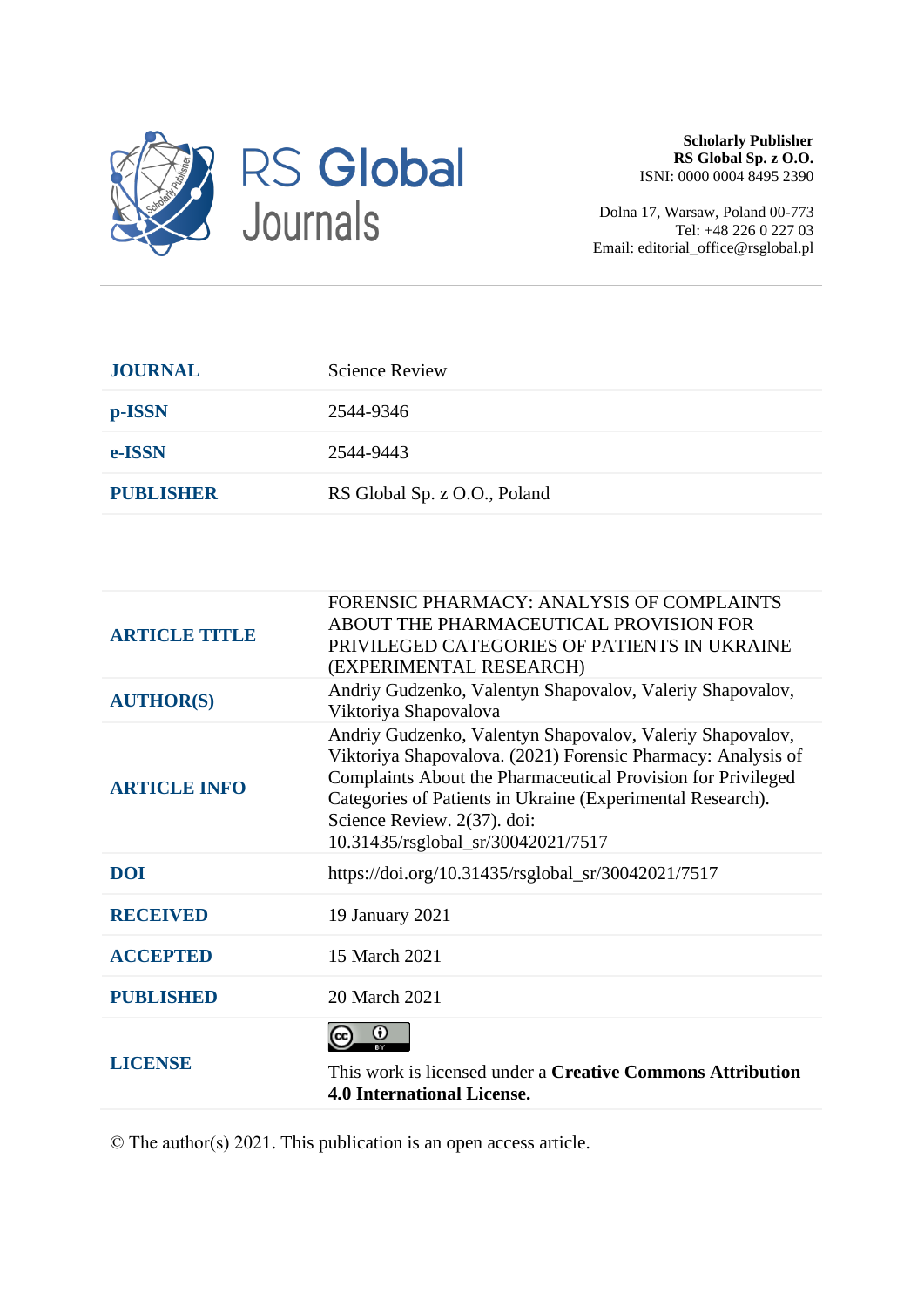# **FORENSIC PHARMACY: ANALYSIS OF COMPLAINTS ABOUT THE PHARMACEUTICAL PROVISION FOR PRIVILEGED CATEGORIES OF PATIENTS IN UKRAINE (EXPERIMENTAL RESEARCH)**

*Andriy Gudzenko, Kharkiv medical academy of postgraduate education, PhD in pharmacy, ORCID ID: https://orcid.org/0000-0002-9040-007X,*

*Valentyn Shapovalov, Kharkiv medical academy of postgraduate education, doctor of pharmacy, professor, Advocates company "Apotheosis", corresponding author, ORCID ID: https://orcid.org/0000-0002-9329-0195,*

*Valeriy Shapovalov, Lviv medical institute, doctor of pharmacy, professor, ORCID ID: https://orcid.org/0000-0002-6696-6380,*

*Viktoriya Shapovalova, Kharkiv medical academy of postgraduate education, doctor of pharmacy, professor, ORCID ID: https://orcid.org/0000-0003-4770-7292.*

# **DOI: https://doi.org/10.31435/rsglobal\_sr/30042021/7517**

#### **ARTICLE INFO**

**Received** 19 January 2021 **Accepted** 15 March 2021 **Published** 20 March 2021

## **KEYWORDS**

forensic pharmacy, pharmaceutical provision, privileged patients, pharmaceutical law.

### **ABSTRACT**

The article presents the results of the research from position of forensic pharmacy concerning analysis of complaints about the pharmaceutical provision for privileged categories of patients in Ukraine. Analyzed world experience of the reimbursement system (reference pricing) in pharmaceutical provision for privileged categories of citizens comparing to existing system in Ukraine. Studied complaints of privileged contingents of patients concerning pharmaceutical supply in various health care facilities. Based on results created a matrix of complaints of privileged contingents of patients regarding unsatisfactory pharmaceutical provision. Based on the matrix of complaints, three regional lists of drugs were developed with the further development of organizational and legal measures to increase the level of pharmaceutical provision of privileged contingents of patients.

**Citation:** Andriy Gudzenko, Valentyn Shapovalov, Valeriy Shapovalov, Viktoriya Shapovalova. (2021) Forensic Pharmacy: Analysis of Complaints About the Pharmaceutical Provision for Privileged Categories of Patients in Ukraine (Experimental Research). *Science Review*. 2(37). doi: 10.31435/rsglobal\_sr/30042021/7517

**Copyright:** © 2021 **Andriy Gudzenko, Valentyn Shapovalov, Valeriy Shapovalov, Viktoriya Shapovalova.** This is an open-access article distributed under the terms of the **Creative Commons Attribution**  License (CC BY). The use, distribution or reproduction in other forums is permitted, provided the original author(s) or licensor are credited and that the original publication in this journal is cited, in accordance with accepted academic practice. No use, distribution or reproduction is permitted which does not comply with these terms.

**Introduction.** Benefits in Ukraine are provided on a categorical basis, according to the citizen's belonging to a certain privileged category depending on the social status or professional activity defined by law. Privileges are established for various purposes, as a reward to the state, to ensure an increased level of their social guarantees or as social support to ensure an adequate standard of living [1, 2].

In Ukraine, the main method of the state pharmaceutical privileged categories of patients remains public procurement for budget funds. In addition, at various times, a system of "preferential prescriptions", pilot projects to reimburse the cost of drugs, health insurance funds were introduced into practice. The ideas of insurance medicine have been actively discussed for a long time, but without any real steps for its implementation [3, 4].

Disadvantages of the state system of pharmaceutical provision of privileged contingents of patients in Ukraine include overstated costs for the purchase of drugs due to corruption schemes, lack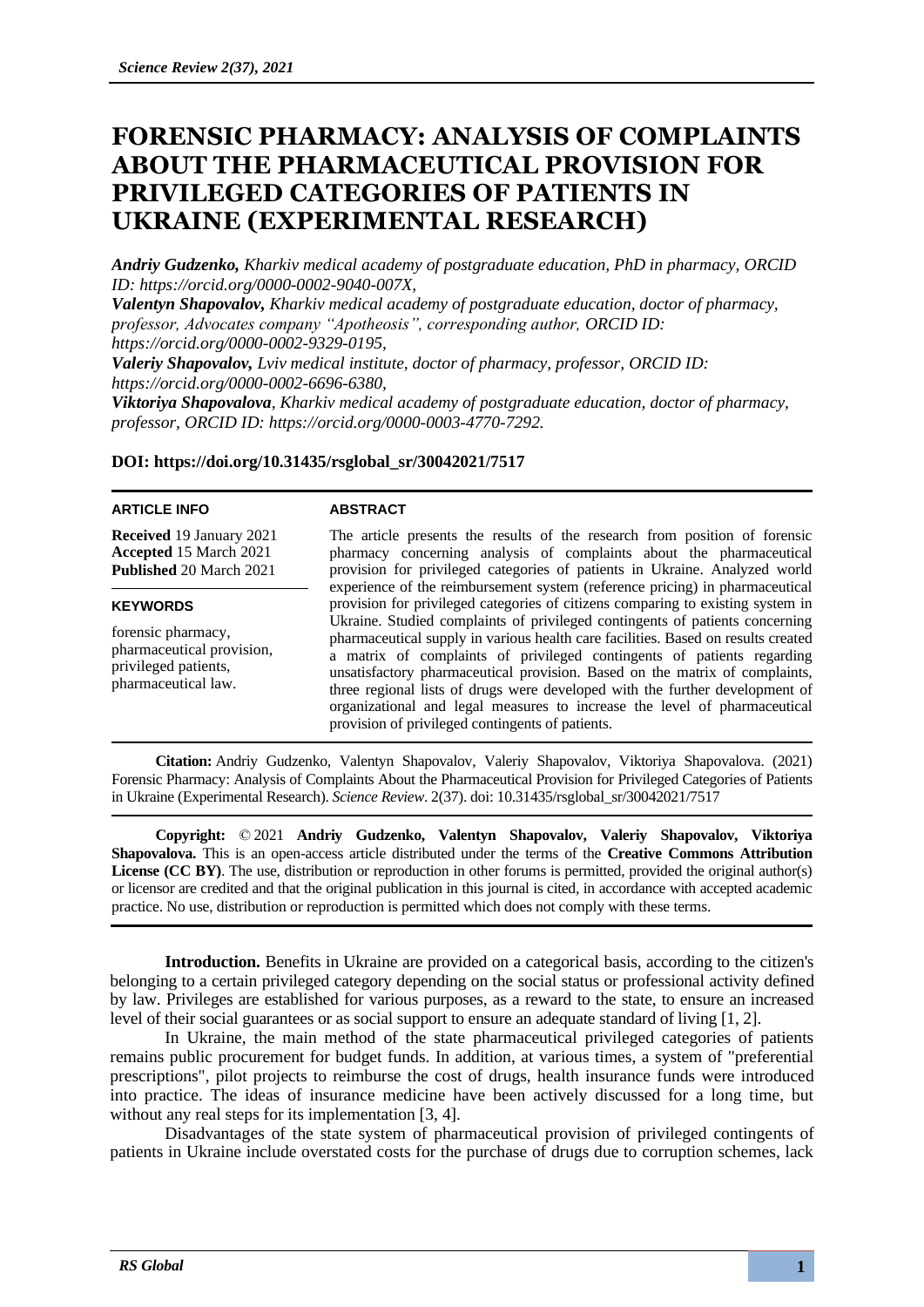of market pricing, a huge number of formal requirements for tender documents, lack of long-term procurement planning by the state for manufacturing companies [5, 6].

That is why the search for alternative methods of pharmaceutical provision for privileged categories of patients at the expense of the state remains relevant.

The world experience of the reimbursement system (reference pricing) is the most cost-effective and optimal, as it implements the principle of targeted subsidies. Reference pricing in the world is primarily aimed at establishing the level of reimbursement at the expense of the state, and retail prices are influenced by market mechanisms and the laws of free competition. This mechanism is used by the vast majority of countries and in practice has reduced health care costs by up to 50% [7, 8, 9].

For the first time in Ukraine, preferential pharmaceutical provision with elements of reimbursement of certain categories of patients with certain diseases was launched in 1998. Unfortunately, this area is developing less actively. Sufficient funds are not allocated for the pharmaceutical provision of beneficiaries with medicines. On the example of preferential pharmaceutical supply of medicines to people affected by the Chernobyl disaster, we can see how the financial support of the state went to a separate fund, which is replenished by direct mandatory payments from the population [10, 11].

In 2012, Ukraine launched the first pilot project to reimburse the cost of drugs for the treatment of people with hypertension. Despite some positive results at the initial stage of the project, such as lower antihypertensive drugs and positive indicators of real reimbursement to patients, today most pharmaceutical companies treat it with irritation rather than interest in participating.

The main feature of the pharmaceutical supply of different contingents of patients is the social orientation. Therefore, it is necessary to actively develop the social potential of health care facilities (hospitals, clinics, pharmacies). The activities of the health care facilities include the implementation of costs, which are the basis for the formation of pricing policy for drugs. In market conditions, the main condition for effective pharmaceutical provision of privileged categories of patients is transparency, completeness, reliability, honesty and efficiency of information about the costs that form the cost of drugs [12, 13, 14].

Purpose of the research was to analyze the complaints of privileged contingents of patients for pharmaceutical supply in health care facilities (hospitals, clinics, pharmacies) from the position of forensic pharmacy and pharmaceutical law.

**Materials and Methods.** The current research was carried out using the system approach during 2017–2020. The materials were questionnaires of employees of health departments among a number of regional state administrations, 58 health care institutions, 18 communal and private pharmacies that provide pharmaceutical benefits to privileged categories of patients.

The information base of the study consisted of scientific works of foreign and domestic scientists on issues related to the organization of pharmaceutical business, management, forensic pharmacy, pharmaceutical supply, pricing policy for drugs [15, 16, 17].

Modern research methods were used: normative and legal, documentary, retrospective, bibliographic, systemic, forensic-pharmaceutical, sociological (questionnaire survey), comparative, marketing, graphic, mathematical analysis. Mathematical processing and statistical evaluation of data was performed using Microsoft Excel.

The study of the article is a fragment of research work of the Kharkiv Medical Academy of Postgraduate Education on "Improving the organizational and legal procedure for providing patients with drugs from the standpoint of forensic pharmacy, organization and management of pharmacy" (state registration number 0116U003137, deadline 2016-2020) and "Pharmaceutical and medical law: integrated approaches to the drug circulation system from the standpoint of forensic pharmacy and organization of pharmaceutical business" (state registration number D/21U000031, deadline 2021-2026).

**Research results.** Five thousand fifty complaints from privileged categories of patients about unsatisfactory pharmaceutical supply were processed according to a specially developed questionnaire [18].

Found that 61% of complaints of privileged patients (women accounted for 38%; men – 62%) were related to late or incomplete provision of prescription drugs. Violation of the rights of privileged categories of patients to receive drugs on discounted and free prescriptions of doctors was recorded in 58% of complaints.

At the preparatory stage of the study, a superficial analysis of the study materials was performed in order to eliminate improperly completed questionnaires and calculate the minimum number of them to obtain representative data of the study results according to the formula: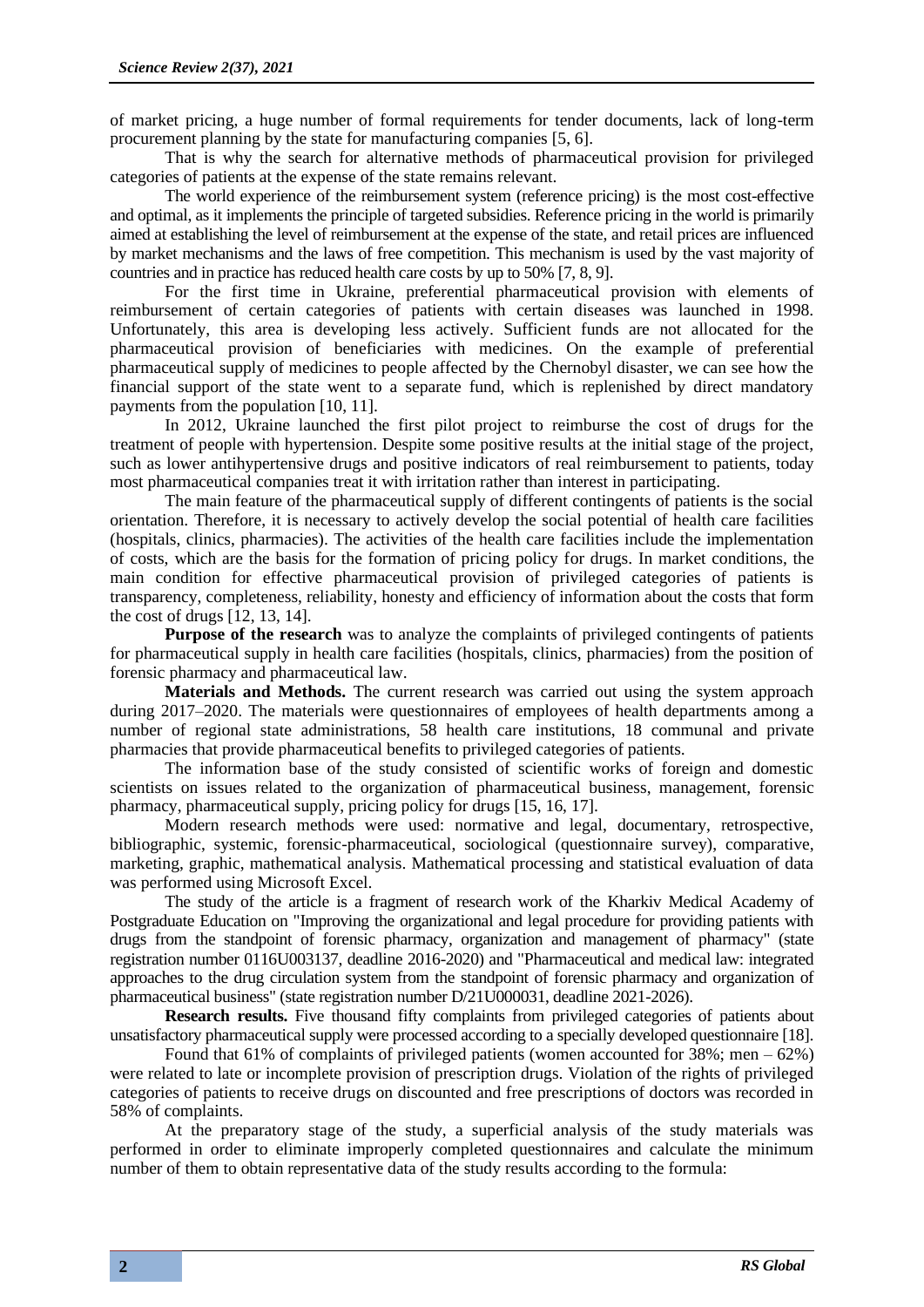$$
n = \frac{N}{1 + 0.015 \cdot N}
$$

where  $n - is$  the number of questionnaires;

 $N - i$ s the total number of respondents.

In the course of the study, a matrix of complaints based on patient reports of unsatisfactory pharmaceutical supply of drugs of different clinical and pharmacological, classification and legal and nomenclature and legal groups was constructed (Fig. 1).

Based on the matrix of complaints, appropriate lists of drugs were developed with the further development of organizational and legal measures to increase the level of pharmaceutical provision of privileged contingents of patients.

Revealed that the reference pricing mechanism in the world is primarily aimed at establishing the level of reimbursement at the expense of the state, and retail prices are influenced by market mechanisms and the laws of free competition. This mechanism is used by the vast majority of EU countries and in practice has reduced health care costs by up to 50% depending on the state [19, 20, 21].



*Fig. 1. Matrix of complaints of privileged contingents of patients regarding unsatisfactory pharmaceutical provision (source: own development)*

**Discussion.** In accordance to the ATC classification, the clinical and pharmacological distribution of drugs by five clinical and pharmacological groups, which appeared in the complaints of privileged contingents of patients [22]:

- A Drugs affecting the digestive system and metabolism (9.5%)
- C Drugs affecting the cardiovascular system (44.5%)
- D Dermatological products (3.2%)
- M Medications for musculoskeletal system (1.6%)
- N Drugs acting on the nervous system (41.2%)

Thus, the unsatisfactory level of pharmaceutical provision of privileged categories of patients among the drugs of clinical and pharmacological group C "Drugs that affect the cardiovascular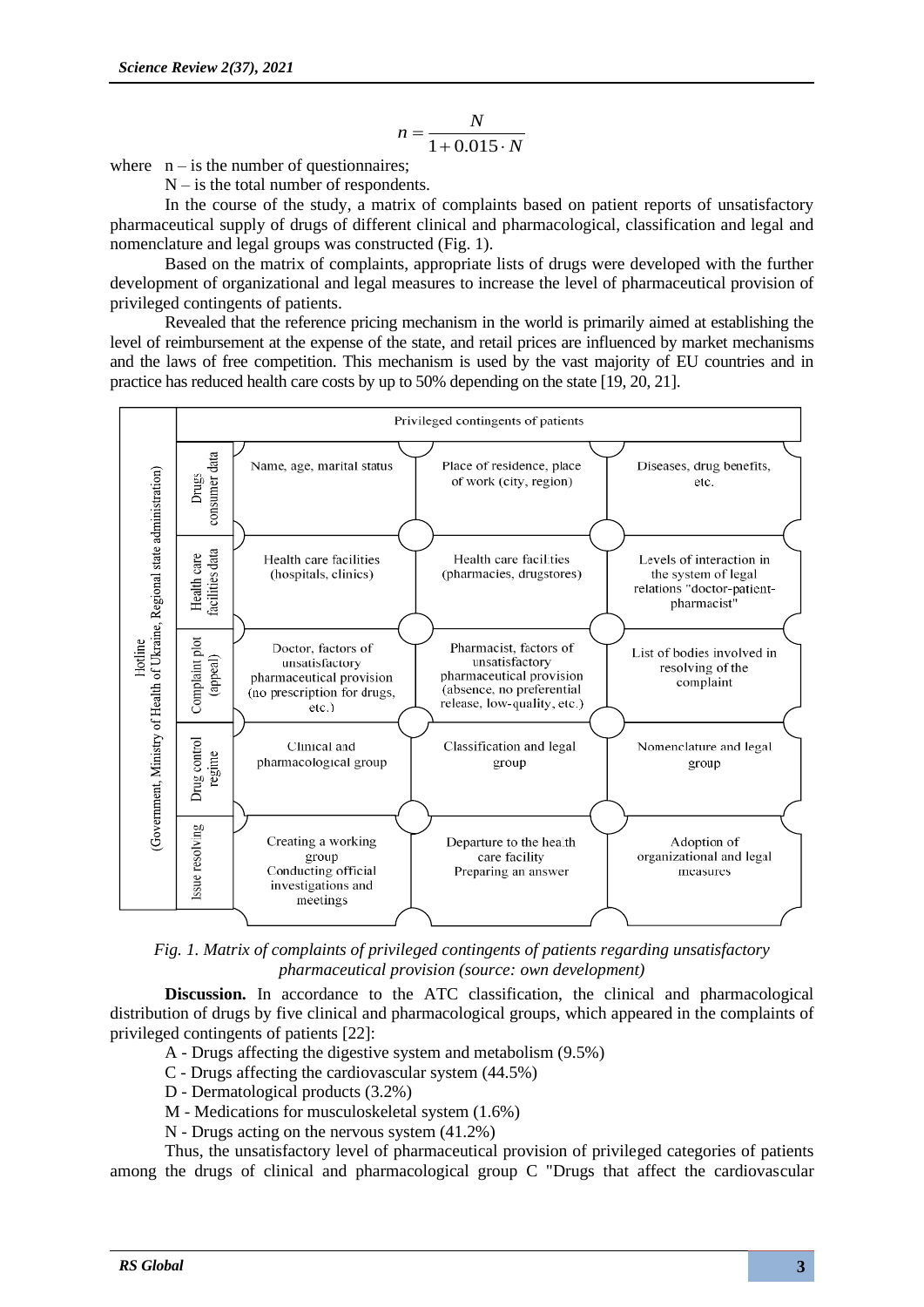system" (44.5% of complaints); the share of complaints about drugs of group N acting on the nervous system is 41.2%; group A - 9.5%.

Based on the study, three regional lists of drugs for pharmaceutical support of privileged categories of patients were compiled.

List 1 included OTC drugs of the general group on complaints of privileged contingents of patients (Table 1). The biggest number of OTC drugs of the general group belongs to the ATC codes A and N (by 40% respectively).

Table 1. Regional list one. OTC drugs of the general group on complaints of privileged contingents of patients (source: own development)

| No.           | <b>INN</b>                                                                                                                                   | ATC code | Clinical and pharmacological group                                                                                 |
|---------------|----------------------------------------------------------------------------------------------------------------------------------------------|----------|--------------------------------------------------------------------------------------------------------------------|
|               | Fish oil oxidation products                                                                                                                  | D08AX    | Antiseptics and disinfectants                                                                                      |
| $\mathcal{D}$ | Silvmarin                                                                                                                                    | A05BA03  | Hepatoprotective drugs                                                                                             |
| 3             | Hyperici herba, Passiflorae herba, Valerianae<br>radix, Crataegi folium cum flore, Lupuli flos,<br>Melissae herba, Sambusi flos, Guaifenesin | N05CM    | Sedatives                                                                                                          |
| 4             | Sea buckthorn oil                                                                                                                            | A02X     | Drugs that affect the digestive system<br>and metabolism. Drugs for<br>the<br>treatment of acid-dependent diseases |
|               | combinations<br>with<br>Metamizole<br>sodium.<br>psycholeptics                                                                               | N02BB72  | Analgesics antipyretics                                                                                            |

List two included prescription drugs of the general group on the complaints of privileged contingents of patients (Table 2).

| Table 2. Regional list two. Prescription drugs of the general group on complaints of privileged |  |  |  |
|-------------------------------------------------------------------------------------------------|--|--|--|
| contingents of patients (source: own development)                                               |  |  |  |

| No.            | <b>INN</b>                                      | ATC code            | Clinical and pharmacological group                                                                       |  |  |
|----------------|-------------------------------------------------|---------------------|----------------------------------------------------------------------------------------------------------|--|--|
| 1              | Deproteinized hemoderivative<br>from calf blood | A16AX               | Drugs that affect the digestive system and metabolic<br>processes                                        |  |  |
| $\mathfrak{D}$ | Chlorpromazine                                  | <b>N05AA01</b>      | Antipsychotic drugs. Phenothiazine derivatives with<br>aliphatic structure                               |  |  |
| 3              | Amlodipine                                      | <b>C08CA01</b>      | Selective calcium antagonists with a predominant effect<br>on blood vessels. Dihydropyridine derivatives |  |  |
| 4              | Atenolol                                        | CO7AB03             | Selective β-adrenoceptor blockers                                                                        |  |  |
| 5              | Metoprolol                                      | CO7AB02             | Selective β-adrenoceptor blockers                                                                        |  |  |
| 6              | Barbiturates in combination                     | <b>N05CB02</b>      | Hypnotics and sedatives. Barbiturates in combination                                                     |  |  |
| 7              | with other drugs                                |                     | with drugs of other groups                                                                               |  |  |
|                | Essential phospholipids                         | A05BA               | Hepatotropic drugs                                                                                       |  |  |
| 8              | Amiodarone                                      | CO1BD01             | Antiarrhythmic drugs, class III                                                                          |  |  |
| 9              | Levodopa and decarboxylase                      | N04BA02             | Antiparkinsonian drugs. Dopaminergic drugs. DOPA                                                         |  |  |
|                | inhibitor                                       |                     | and derivatives. Levodopa with decarboxylase inhibitor                                                   |  |  |
| 10             | Nalbuphine                                      | <b>N02AF02</b>      | Analgesics. Opioids. Morphine derivatives                                                                |  |  |
| 11             | Nimesulide                                      | M01AX17             | Non-selective nonsteroidal anti-inflammatory drugs                                                       |  |  |
|                | Metamizole sodium,                              | A03D <sub>A02</sub> | Synthetic anticholinergics in<br>with<br>combination                                                     |  |  |
| 12             | Fenpiverinium bromide,                          |                     | analgesics                                                                                               |  |  |
|                | Pitofenone hydrochloride                        |                     |                                                                                                          |  |  |
| 13             | Ethanol                                         | <b>D08AX08</b>      | Antiseptics and disinfectants                                                                            |  |  |

Important to note, that among the prescription drugs of the general group on the complaints of privileged contingents of patients (Table 2) the first three positions on the unsatisfactory level of pharmaceutical supply were drugs with three ATC codes: "N" drugs acting on the nervous system (Aminazine, Valocordine, Levocome, etc.) - 30.8%; "C" drugs that affect the cardiovascular system (Amlodipine, Betaloc, Atenolol etc.) – 30.8%; "A" drugs that affect the digestive system and metabolism (Actovegine, Essentiale forte H, Renalgane) – 23.0%.

As the place of ranking received the most complaints from the privileged contingents of patients regarding the pharmaceutical supply of drugs that affect the cardiovascular system, it was further analyzed, systematized, copied and compiled Regional List three – drugs of the general group affecting the cardiovascular system for complaints of different contingents of patients (Table 3).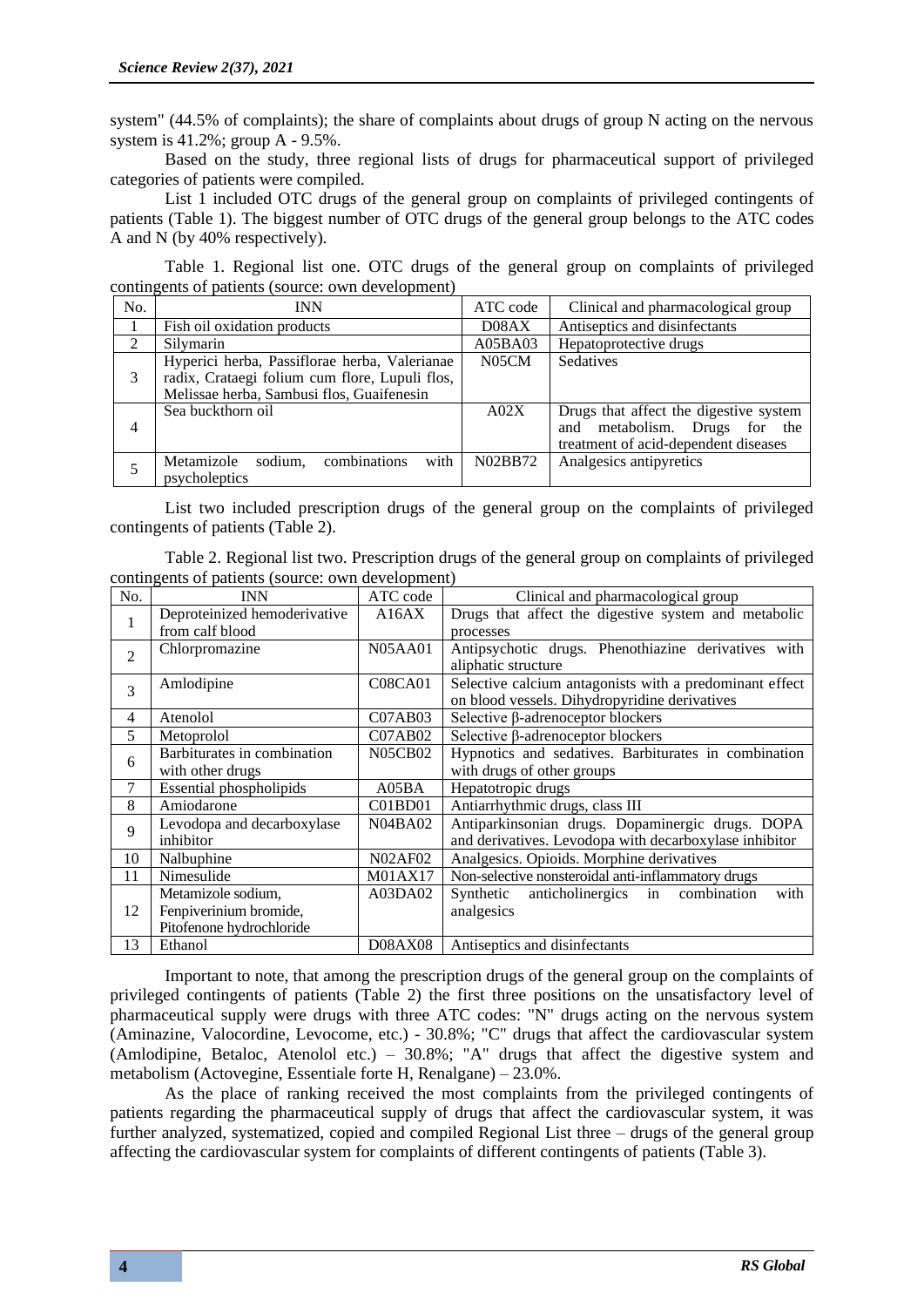| No.             | <b>INN</b>                   | ATC code       | Clinical and pharmacological group                                                                            | Nomenclature and<br>legal group |
|-----------------|------------------------------|----------------|---------------------------------------------------------------------------------------------------------------|---------------------------------|
| 1               | $\overline{2}$               | 3              |                                                                                                               |                                 |
| 1               | Amlodipine                   | <b>C08CA01</b> | Selective calcium antagonists with a<br>predominant effect on blood vessels.<br>Dihydropyridine derivatives   | By the F-1 recipe               |
| $\overline{c}$  | Atenolol                     | <b>C07AB03</b> | Selective $\beta$ -adrenoceptor blockers                                                                      | By the F-1 recipe               |
| $\overline{3}$  | Adenosine                    | CO1EB10        | Cardiac drugs. Adenosine                                                                                      | By the $F-1$ recipe             |
| $\overline{4}$  | Enalapril                    | C09AA02        | Angiotensin-converting enzyme inhibitors                                                                      | By the F-1 recipe               |
| 5               | Metoprolol                   | C07AB02        | Selective $\beta$ -adrenoceptor blockers                                                                      | By the F-1 recipe               |
| 6               | Bisoprolol                   | <b>C07AB07</b> | Selective β-adrenoceptor blockers                                                                             | By the F-1 recipe               |
| 7               | Lisinopril and<br>amlodipine | C09BB03        | Combined drugs of ACE inhibitors                                                                              | By the F-1 recipe               |
| $8\,$           | Enalapril                    | C09AA02        | Angiotensin-converting enzyme inhibitors                                                                      | By the F-1 recipe               |
| $\overline{9}$  | Enalapril                    | <b>C09AA02</b> | Angiotensin-converting enzyme inhibitors                                                                      | By the F-1 recipe               |
| 10              | Enalapril and<br>diuretics   | CO9BAO2        | Combined drugs of ACE inhibitors.<br>Captopril and diuretics                                                  | By the F-1 recipe               |
| 11              | Calcium gluconate            | A12AA03        | Calcium preparations                                                                                          | $\overline{OTC}$                |
| 12              | Captopril and<br>diuretics   | C09BA01        | Combined drugs of ACE inhibitors.<br>Captopril and diuretics                                                  | By the F-1 recipe               |
| $\overline{13}$ | Bisoprolol                   | <b>C07AB07</b> | Selective $\beta$ -adrenoceptor blockers                                                                      | By the F-1 recipe               |
| $\overline{14}$ | Amiodarone                   | C01BD01        | Antiarrhythmic drugs, class III                                                                               | By the F-1 recipe               |
| 15              | Lacidipine                   | <b>C08CA09</b> | Calcium channel blockers. Selective<br>calcium channel blockers with a<br>predominant effect on blood vessels | By the F-1 recipe               |
| 16              | Lisinopril                   | C09AA03        | Angiotensin-converting enzyme inhibitors                                                                      | By the F-1 recipe               |
| $\overline{17}$ | Lisinopril                   | C09AA03        | Angiotensin-converting enzyme inhibitors                                                                      | By the F-1 recipe               |
| 18              | Betaxolol                    | <b>C07AB05</b> | Selective <b>ß</b> -adrenoceptor blockers                                                                     | By the F-1 recipe               |
| 19              | Losartan                     | <b>C09CA01</b> | Agents acting on the renin-angiotensin<br>system. Simple drugs of angiotensin II<br>receptor antagonists      | By the F-1 recipe               |
| 20              | Meldronium                   | C01EB22        | Cardiac drugs                                                                                                 | By the F-1 recipe               |
| $\overline{21}$ | Nebivolol                    | C07AB12        | Selective β-adrenoceptor blockers                                                                             | By the F-1 recipe               |
| 22              | Trimetazidine                | C01EB15        | Cardiac drugs                                                                                                 | By the F-1 recipe               |
| 23              | Propafenone                  | C01BC03        | Drugs for the treatment of heart disease.<br>Antiarrhythmic drugs of the IC class                             | By the F-1 recipe               |
| 24              | Amlodipine                   | <b>C08CA01</b> | Selective calcium antagonists with a<br>predominant effect on blood vessels.<br>Dihydropyridine derivatives   | By the F-1 recipe               |

Table 3. Regional list three. Drugs of the general group affecting the cardiovascular system on the complaints of privileged contingents of patients (source: own development)

Based on the calculations, it was proved that the most unsatisfactory level of pharmaceutical supply received complaints about drugs Amlodipine, Atenolol, Adenosine, Enalapril, Amiodarone (95.8%).

**Conclusions.** 1. It is substantiated that the main feature of pharmaceutical provision of privileged contingents of patients is social orientation. It is proved that it is necessary to actively develop the social potential of health care facilities in the format of transparency, completeness, reliability, and efficiency of information about the costs that form the cost of drugs.

2. From the position of forensic pharmacy, five thousand fifty complaints were processed from privileged categories of patients regarding unsatisfactory pharmaceutical supply according to a specially developed questionnaire.

3. In the course of the study, a matrix of complaints based on patient reports of unsatisfactory pharmaceutical supply of drugs of different clinical-pharmacological, classification-legal and nomenclature-legal groups was constructed.

4. On the basis of the matrix of complaints, three regional lists of drugs were developed with the further development of organizational and legal measures to increase the level of pharmaceutical provision of privileged contingents of patients.

5. It is noted that the reference mechanism of drug pricing is aimed at establishing the level of reimbursement at the expense of the state and reducing costs to 50% for pharmaceutical provision of privileged categories of patients.